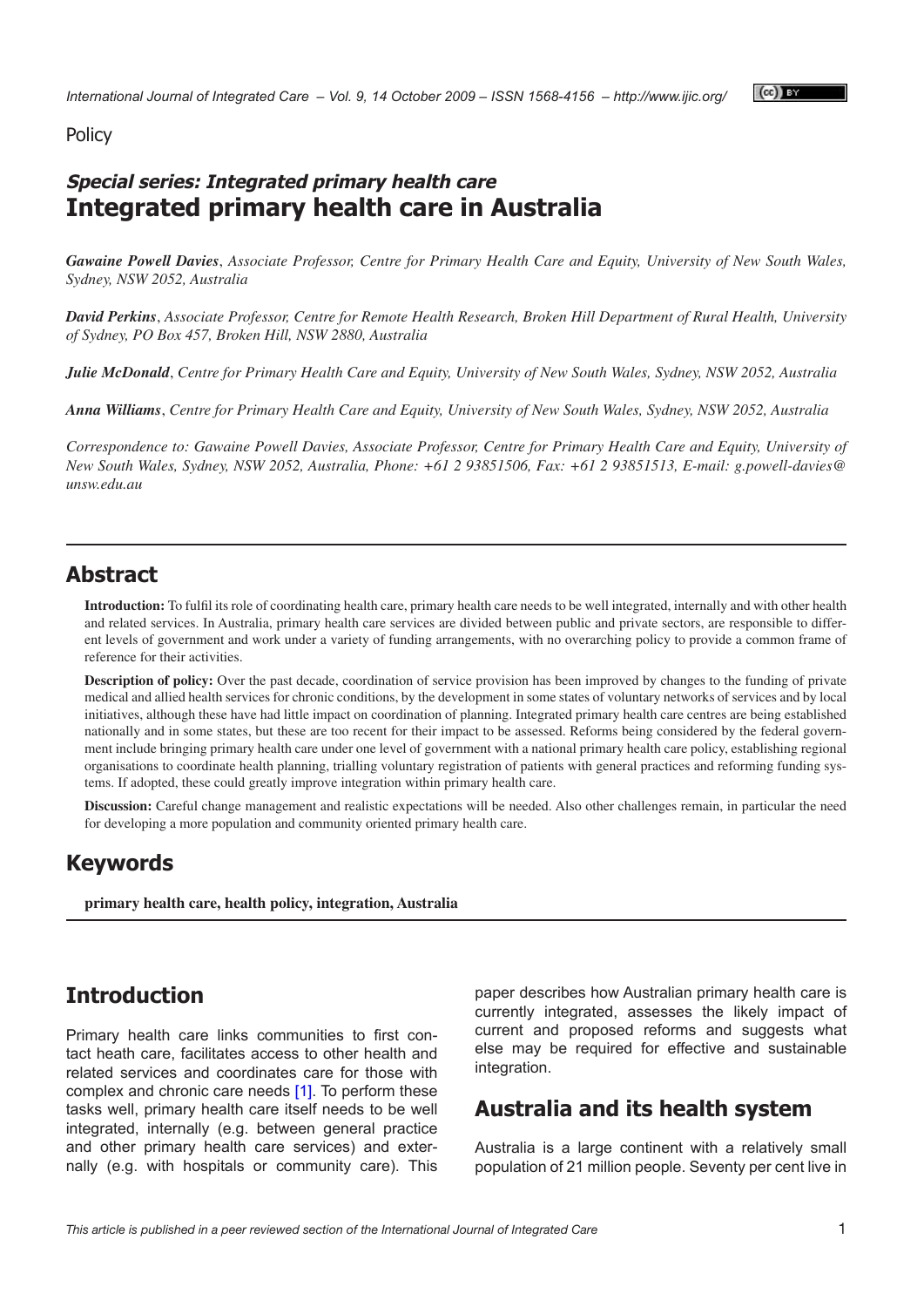major cities, with small proportions in regional (14%), rural (14%) and remote areas  $(3%)$   $[2]$  $[2]$ . The population is diverse: 24% were born overseas, 16% speak a language other than English at home and there is a growing population of refugees. Indigenous Australians, who make up only 2.5% of the population, have a life expectancy 17 years shorter than the rest of the population. The country is generally affluent, but has significant populations with social and economic disadvantage.

This diversity requires a variety of approaches to designing and delivering health care, each with its own challenges for integrating primary health care. Thus, in some places (often urban) the main challenge is to ensure coordination of care across a complex web of generalist and specialist services, many with poor knowledge of each other. In other places (often rural and remote) it is to combine the efforts of scarce services so as to provide adequate coverage for the population, and develop ways of linking in distant specialist services. For minority groups with distinctive needs the issue can be how to coordinate the special programs that have been set up to meet their needs and link them with mainstream services.

The Australian health care system has a number of features that help shape its primary health care services and, in many cases, complicate efforts to integrate health and related services.

Responsibility for health care is divided between Commonwealth (federal), state and local governments. The major elements of the system were set out in the Health Insurance Act 197[3](#page-7-0) [3]. The Commonwealth funds medical services outside public hospitals, and some associated allied health care, through fee for service rebates under Medicare, the national health insurance scheme [[4](#page-7-0)]. States and territories are responsible for public hospitals and most public health and community health services, using a mix of Commonwealth government funding and their own taxes. These services are usually provided directly, although some are contracted out to nongovernment organizations. The role of the third tier, local government, varies, with some providing community nursing services, community care, and some public health functions, as well as addressing local health issues.

The private sector plays a significant role in service provision, including 40% of hospital admissions and most medical services outside public hospitals [\[5\]](#page-7-0). More than 44% of the population have some level of private health insurance as at March 2009 [\[6\]](#page-7-0). While this has traditionally been confined to private hospital,

dental and allied health care, the health insurance industry is beginning to develop a role in primary health care through preventive and chronic disease self management programs [[7](#page-7-0)].

Like many countries, Australia has a significant shortage of health professionals. Their distribution does not reflect population need, with particular shortages in outer urban, rural and remote areas [\[8\]](#page-7-0). This is exacerbated by the fact that professionals who can access Medicare benefits can set up practice wherever they choose. The shortage of health professionals increases the need for efficiencies in service provision, but this is sometimes hampered by the rigidity of demarcations between professions and between sectors.

Finally, Australia does not have a consistent approach to electronic medical records. Each sector and jurisdiction has its own approach, and the exchange of health information is complicated by the lack of standards for inter-operability and different rules governing privacy in different sectors. This major barrier to health services integration is currently being addressed on behalf of all Australian governments by the National E-Health Transition Authority [\[9\]](#page-7-0).

## **Primary health care and its integration**

Australian primary health care involves four main types of services and providers: general practice, community health services, private allied health providers, and indigenous community controlled health services. Emergency departments are used as a first point of contact in the health system by many, although their use as a primary health care service is often discouraged and after hours GP clinics have been set up in some areas [[10\]](#page-7-0). [Box](#page-2-0) 1 provides a brief description of each of these types of service. This is followed by a summary of the structural arrangements for each of these types of service, and the resulting state of primary health care integration.

The structural arrangements for each of these types of service are shown in [Table 1](#page-2-0).

Primary medical care is usually provided and coordinated through general practice, although this also occurs through Aboriginal Community Controlled Health Services and, in some remote areas, through nurse practitioner led clinics. Access to general practice is almost universal, and a recent Commonwealth Fund survey of seven countries found that Australia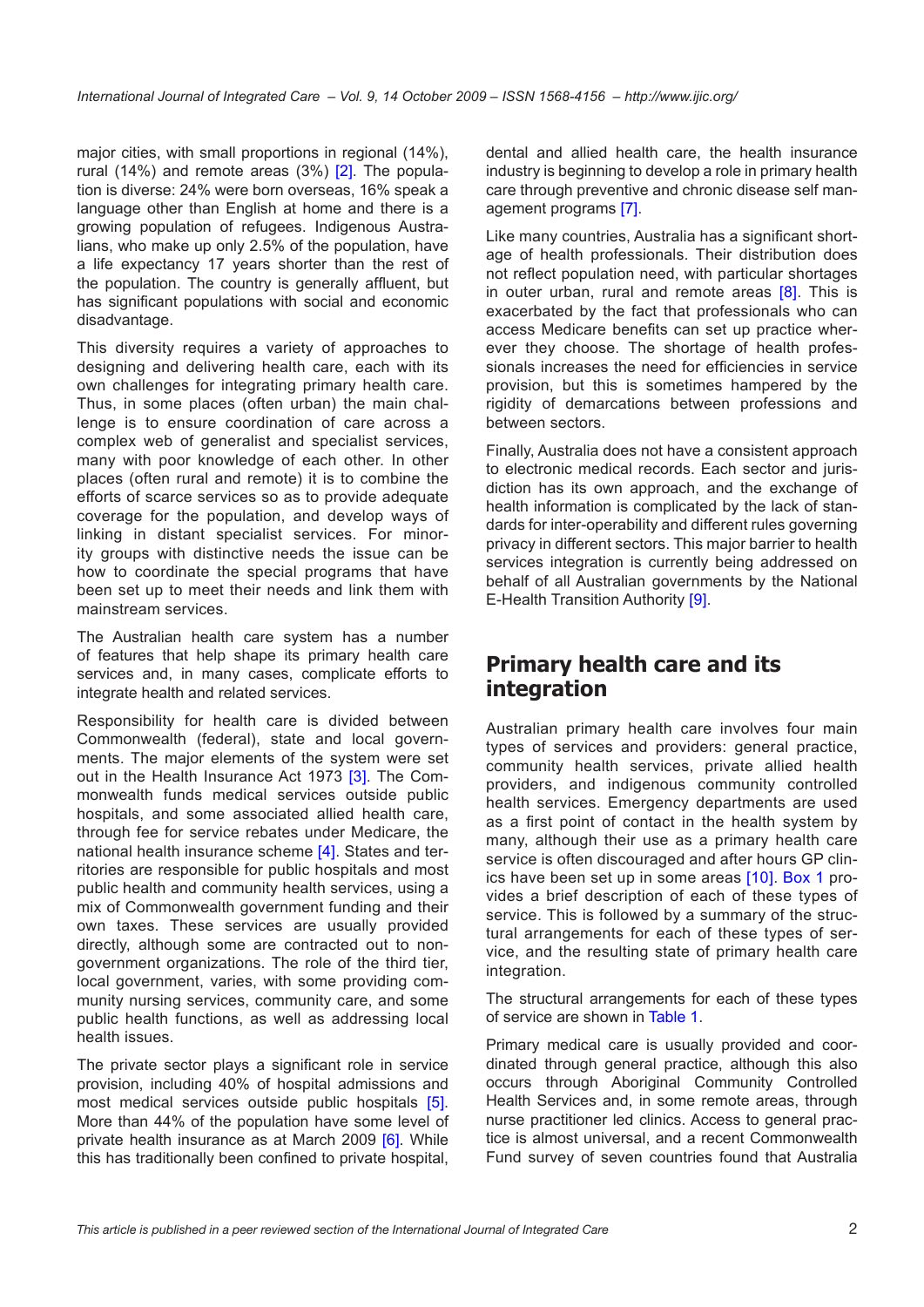<span id="page-2-0"></span>**Box 1.** Main components of Australian primary health care

#### **General practice**

Most general practice is organized on a small business or sole practitioner model, although a significant number now work from corporately owned practices. There is no system of patient enrolment. General practitioners usually see themselves as independent professionals who choose when and where to practice, which patients to accept and what fees to charge. Practice nurses have over the past five years become more common in Australian general practice, particularly in rural areas. Fifty-eight percent of general practices now employ one or more practice nurses, with one FTE practice nurse to every 3.4 GPs [\[11\]](#page-7-0). A small number of practices also involve private allied health service providers, employed as part of the practice team or as independent co-located practitioners, although the number is not known.

General practices are supported by **Divisions of General Practice**. These are member organisations funded by the Commonwealth government to support quality improvement, integration with other services and address population health issues through general practice within a geographical area [[12\]](#page-7-0). There are 111 Divisions covering the whole of Australia, with peak organisations (Stated Based Organisations) in each state/territory and a national body (Australian General Practice Network [\[13](#page-7-0)]). Divisions are also funded by government to support the implementation of specific health care programs. Their activities are reported in a series of annual surveys [[14\]](#page-7-0).

### **Community health**

Community health services are the second largest part of primary health care. They are funded by states and territories, with considerable variation in the range of services provided, how decentralized they are and how closely they are linked to hospital management. Community health generally takes a broader approach to primary health care than general practice, with a stronger focus on population health and health promotion. Core community health services include generalist community nursing, allied health, and a wide range of more specialized services including early childhood, alcohol and other drugs, mental health and sexual health [\[15](#page-7-0)]. Over recent years there has been an increasing emphasis on hospital avoidance, post acute care and chronic disease management [[16\]](#page-7-0), although some services, predominantly non-government, also maintain a strong focus on community development and health promotion. Except in Victoria, very few community health centres have GPs. Some non-government organizations also provide community health services.

### **Private allied health services**

These include pharmacists, physiotherapists, dieticians, podiatrists, optometrists and more recently exercise physiologists. Like general practitioners, private allied health clinicians may offer their services wherever they wish. They operate independently, and lack the local networks and organisation that Divisions provide to general practice.

#### **Aboriginal Community Controlled Health Services**

There are more than 140 Aboriginal Community Controlled Health Services. These vary considerably in their structure and the services they provide, and may include general practitioners, allied health workers and Aboriginal health workers. These are community run organisations, and often take a stronger preventive approach to health care than mainstream services. They have state/territory and a national peak body, the National Aboriginal Community Controlled Health Organisation [[17\]](#page-7-0).

|                                                           | <b>Sector</b>            | Source of funds                                                                     | <b>Mode of payment</b>              | <b>Budget type</b>                    |
|-----------------------------------------------------------|--------------------------|-------------------------------------------------------------------------------------|-------------------------------------|---------------------------------------|
| General practice                                          | Private                  | Commonwealth, some co-payments                                                      | Fee for service                     | Uncapped                              |
| Community health                                          | Public or non-government | State/territory, no co-payments                                                     | Salary/capped budget                | Capped                                |
| Private allied health                                     | Private                  | Patient payment, private health<br>insurance/some commonwealth,<br>with co-payments | Fee for service/<br>uncapped budget | Uncapped                              |
| <b>Aboriginal Community</b><br>Controlled Health Services | Non-government           | Commonwealth and states fund<br>specific programs, no co-payments                   | Salary except FFS<br>for GPs        | Salary budget capped,<br>FFS uncapped |

**Table 1.** Organisation of Australian primary health care

had the second highest proportion of adults agreeing that they had a 'medical home'<sup>1</sup> (59%)  $[18]$  $[18]$  $[18]$ . GPs are gatekeepers to the broader health care system, especially medical specialties<sup>[2](#page-2-2)</sup> supported through referral systems and medical networks that are often well established [\[19](#page-7-0)]. This appears to work well in comparison with other similar countries: in the Commonwealth Fund survey, Australia ranked first in the proportion of patients reporting that their doctor helped them choose

<span id="page-2-1"></span><sup>&</sup>lt;sup>1</sup>A medical home is defined as a regular doctor or source of primary health care that is very or somewhat easy to contact by phone during office hours, always or often knows the person's medical history and always or often helps coordinate care from other doctors or sources of care.

<span id="page-2-2"></span><sup>&</sup>lt;sup>2</sup>A referral from general practice is needed to get a Medicare rebate for private medical specialists' fees.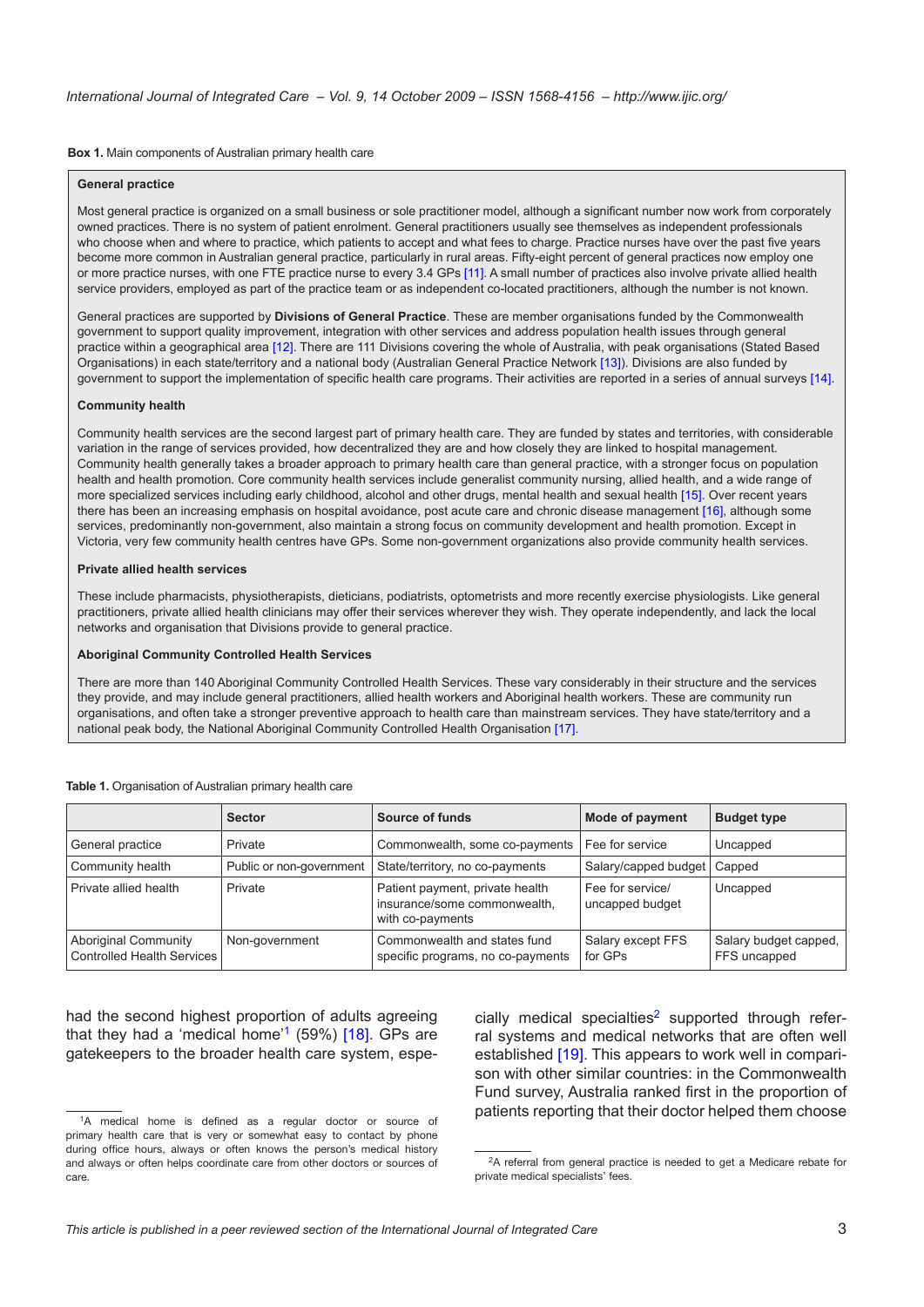which specialist to see (63% of those referred) and provided information to the specialist on their care (81%). On the other hand, it ranked third of the seven in the proportion of people reporting having had problems of coordination of care relating to medical records or test results in the previous year (18%).

While coordination with specialist services is well established, coordination with other parts of primary care can be more difficult. Unlike some other countries (e.g. the UK), community based nursing or public allied health services are rarely located in general practice. Practices themselves often have limited capacity coor-dinating care with other services [\[16](#page-7-0)], and fee for service payments do not adequately support the 'behind the scenes' work needed to support care coordination, although there is now some provision through fee for service payments under the Enhanced Primary Care Program [[20](#page-7-0)] for coordinating chronic and complex and aged care [[21\]](#page-7-0). The lack of patient registration (unlike the UK) can also leave responsibility for ongoing management and coordination of care unclear in some cases [\[22](#page-7-0)].

Relationships between general practice and community health are complex: while there are good arrangements for coordinating care in many areas, particularly through the work of Divisions of General Practice, differences in role and culture remain a barrier. Fixed budgets leave community health unable to expand their capacity to collaborate with general practice. Relationships are often easier between general practice and private allied health providers, who share a culture of private practice and have more similar ways of working. Until recently, the potential of this collaboration has been limited by the absence of public subsidy for private allied health services and a lack of organisation within the private allied health sector. However, the introduction of limited Medicare benefits [[23](#page-7-0)] for private allied health services for people with chronic conditions who have a GP referral has begun to provide both motive and capacity to change this.

The relationship with hospitals varies across primary health care. Community health and public hospitals are both funded through state/territory governments, and in some states from part of the same organisational structure (e.g. Area Health Services in NSW). This facilitates coordination, and community nursing in particular has become increasingly taken up with hospital demand management and post discharge care [\[24](#page-7-0)]. General practice is structurally independent of hospitals and the effectiveness of interactions is determined largely by local factors, such as the quality of information systems, organisational and administrative capacity, the activities of the local Division

and the relationships between key individuals [\[25](#page-8-0)]. In some areas, there are programs addressing shared concerns, such as supplementing or substituting for low acuity Emergency Department care, supporting hospital avoidance strategies, pre-admission assessments and addressing health issues, such as winter flu epidemics. These are often organized locally through Divisions of General Practice, and the coverage and effectiveness of arrangements varies widely. State Health Departments are increasingly attempting to involve primary health care and hospitals in more formal systems of care that address ambulatory sensitive conditions and the needs of those with frail health, with the most comprehensive program being the Victorian Hospital Admission Risk Program (HARP) [[26\]](#page-8-0).

The relationship with social care is also complex. Social care is a responsibility of both Commonwealth and state/territory governments, with services being delivered through a mix of government agencies and non-government organisations. In some jurisdictions, they are funded and planned through a single health and human services government agency, whilst elsewhere it is part of a separate government department. Two areas where there have been particular efforts to better coordinate community health and social care services have been home and community care and early intervention in early childhood.

The Home and Community Care (HACC) program [\[27\]](#page-8-0) is a joint Commonwealth/State and Territory government initiative that provides basic support and maintenance services, such as nursing, personal and domestic care and day care services for particularly the frail aged and younger people with disabilities living at home. These services are delivered through a mixture of local councils, community health services and contracted providers (in both the both private and public sectors). Where this involves community health, coordination and integration occur through co-location of staff and the use of a common patient record and information and communication systems.

Some state/territory governments have invested in inter-sectoral approaches to early intervention in the early years. Programs such as Families NSW in NSW [\[28](#page-8-0)] and Best Start in Victoria [[29\]](#page-8-0) involve a mixture of universal home visiting services, supported parenting programs and more targeted and specialised services for high risk pregnant women, children and their families. They involve state-funded health and related services, such as early childhood and family services, child protection, education and housing [[30\]](#page-8-0). However, there is little integration or coordination with general practice in home and community care or early intervention programs [\[31](#page-8-0)].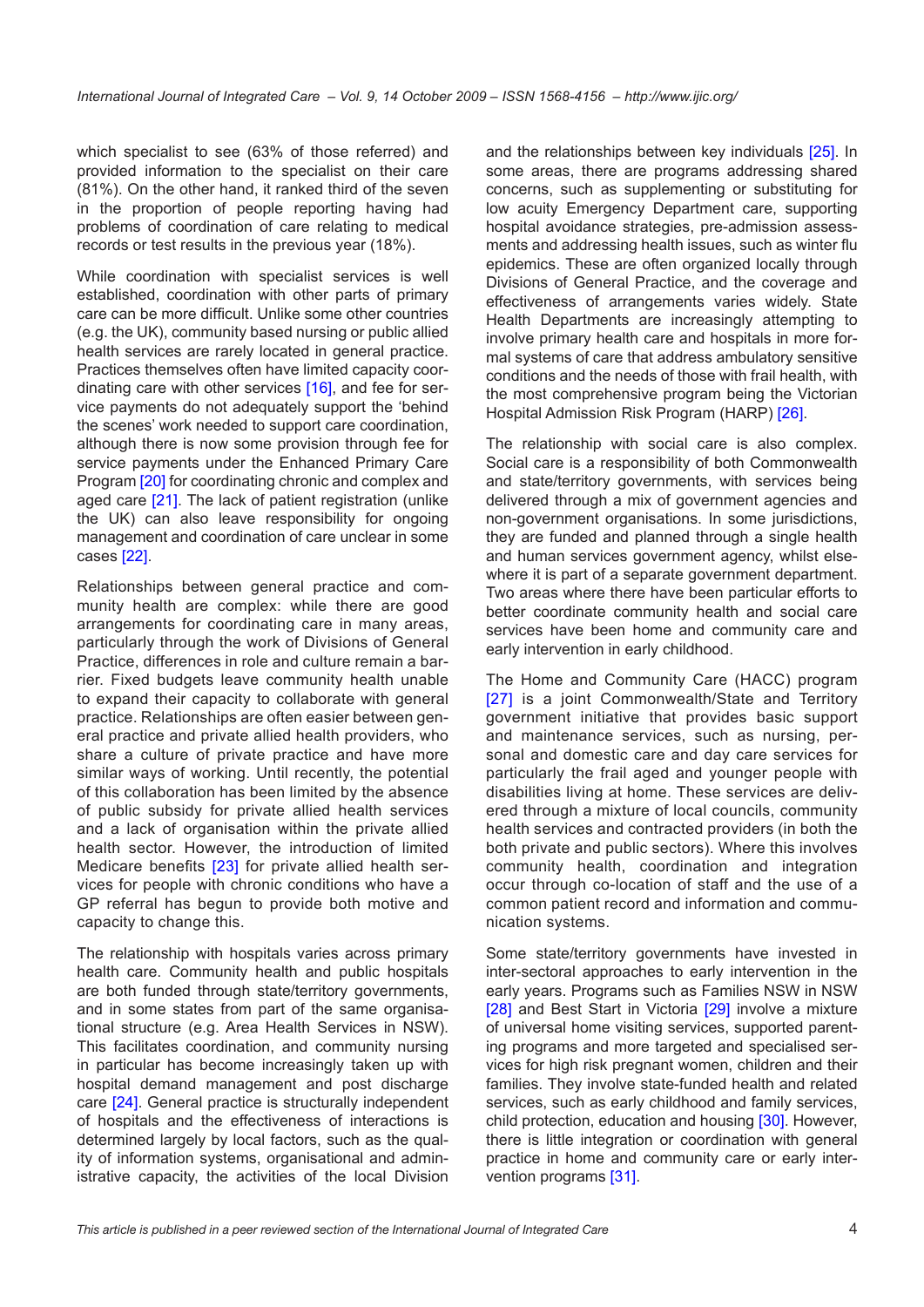# **Initiatives to improve integration**

While Australia fares well in the proportion of people reporting having a 'medical home' and a primary medical care provider who coordinates their care with specialist and other services, this is only part of the picture. It does not take into account the range of services from which the primary care provider can choose, and the structural barriers to referring to them. Nor does it address the coordination of service planning or the ability of the primary health care system to respond in a coordinated way to new health challenges. It is these aspects of primary health care provision which are most compromised by the structural problems in Australian primary health care. The remainder of this paper reviews current and proposed approaches to improving primary health care integration in Australia. These are presented in relation to three main challenges for primary health care integration:

- 1. **lack of clear and consistent policy directions across the sector**, due in part to split responsibilities for primary health care;
- 2. **poorly integrated service planning**, due in part to incompatible systems of funding and accountability and a lack of effective regional structures;
- 3. **difficulties in accessing coordinated multidisciplinary and multisector care**, especially for chronic conditions, reflecting weak linkages between general practice and community health/ private allied health.

## **Primary health care policy**

Australia currently has no overall policy for primary health care. Some cross-jurisdictional policies for specific health issues have been developed by the Council of Australian Governments (COAG), the peak intergovernmental forum comprising the Commonwealth and State/Territory heads of government: for example the National Action Plan on Mental Health [[32\]](#page-8-0) and the National Chronic Disease Strategy [[33](#page-8-0)]. There are also framework agreements for Aboriginal and Torres Strait Islander health that are tripartite agreements between the Commonwealth, states and territories, and the Aboriginal community controlled health sector [\[34](#page-8-0)]. While these both include a strong focus on the role of primary care, there is no policy dealing with primary health care as a whole.

The Commonwealth government has some leverage over the states/territories through the Australian Health Care Agreements, which are bilateral five-year agreements for Commonwealth funding for state services. However, performance reporting has focused chiefly on hospital performance and in future agreements will have fewer specific requirements attached to them. The government has set up three bodies to suggest ways in which the Australian health care system should be reformed: the National Health and Hospitals Reform Commission, the Primary Care Taskforce and the Preventative Care Taskforce. The Commission has proposed in its interim report that "to better integrate and strengthen primary health care, the Commonwealth should assume responsibility for all primary health care policy and funding" [\[35](#page-8-0), recommendation 2.1], leaving it open as to whether hospital care would also become a Commonwealth responsibility. The primary health care taskforce has also recommended a national primary health care policy [[36\]](#page-8-0), although it is not entirely clear whether this covers primary health care as a whole or just the parts for which the Commonwealth is responsible. It is also not clear how broad the approach to primary health care would be, or whether it would be anchored in a population health perspective.

Having primary health care under a single level of government and a national policy, would remove very significant barriers to integrating primary health care and open the way for new service configurations. However, their impact would depend on how the opportunity was used, including how comprehensive the approach to primary health care, the degree of decentralisation of service planning and coordination, the flexibility of funding regimes and the willingness of professions to modify their roles.

### **Service planning and development**

Service coordination between the different parts of primary health care is currently voluntary with all the attendant problems of commitment and capacity. Much of this occurs at a local level between Divisions of General Practice and state funded health services, with private allied health services as yet playing little role.

These arrangements are often underpinned by memoranda of understanding. Several states/territory health departments have formal agreements with general practice at a state level, and in NSW this is replicated at Area Health Service level. However, each Area Health Service relates to a number of Divisions and Organisational Boundaries do not always match. Although integrated primary and community health planning and service development have been identified as a priority [[15\]](#page-7-0), the lack of a performance and accountability framework leaves these agreements up to the voluntary commitment and good will of the signatories.

Some states and territories have set up regional networks to improve primary health care integration. Best established are the 31 Primary Care Partnerships [[37](#page-8-0)] set-up by the Victorian government in 2000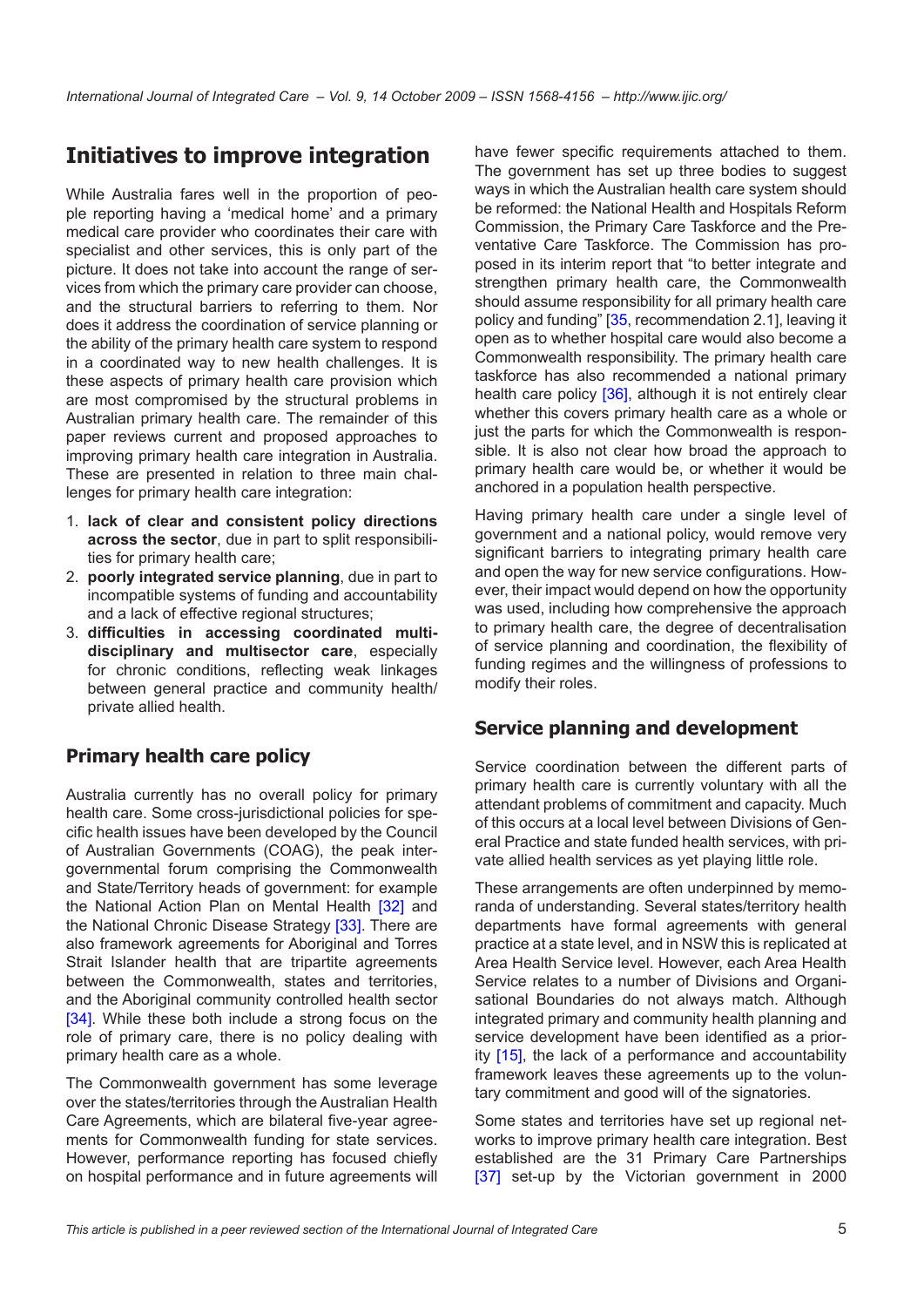and covering the whole state. Membership includes community health, local government, general practice (through the divisions of general practice), non-government organisations and hospitals. The partnerships have a particular focus on improving service coordination across the community health care system and so reducing hospitalisations. The state government has provided small but consistent funding to the program and has supported their work by developing tools, such as standard referral and assessment forms and an electronic referral system. Primary care partnerships are increasingly used to implement health service innovations, including drought relief and problem gambling and most recently swine flu initiatives. The model is now being implemented across Queensland. South Australia is also developing primary health care networks as part of its GP Plus strategy [\[38](#page-8-0)].

This voluntary approach suits the Australian health care system well: it accommodates services from different jurisdictions, does not require services to change their accountabilities or relinquish control of their resources. It also tends to focus on care coordination, which directly addresses the concerns of clinicians. Evaluations of the Victorian Primary Care Partnerships show that they have succeeded in improving coordination of care, especially across state-health funded services [\[38,](#page-8-0) [40\]](#page-8-0). However, they have had variable success in engaging general practice, and they have had little impact on integrating service planning and development except in the area of health promotion [[41](#page-8-0)].

Both the National Health and Hospitals Reform Commission and the Primary Health Care Taskforce have proposed regional primary health care organisations to plan and coordinate primary health care services, with the commission suggesting that Divisions of General Practice might be redeveloped as Divisions of Primary Care and take on these responsibilities [35, recommendation 2.6]. The Primary Health Care Strategy Taskforce suggests a "more comprehensive model" with "regional level organisations that are responsible for activities ranging from planning, coordinating, to delivering health programs, and potentially allocating some elements of funding at the local level" [[36,](#page-8-0) p. 34].

If primary health care is brought under a single level of government, this could overcome the weakness of the current networks and support genuinely integrated planning, particularly if they have devolved responsibility for funding. However, this will require significant changes in culture, particularly in the private sector, and considerable capacity building for the organisations and the individuals who will manage them.

### **Accessing coordinated multidisciplinary and multisector care**

There is little information about who receives multidisciplinary care in Australia, or how appropriate this is to their needs. Two main factors have contributed to limiting access: lack of public funding for allied health care, and difficulties in coordinating care between providers.

In 1999, the Commonwealth government introduced the Enhanced primary care program $3$  to support access to multidisciplinary care for people with chronic conditions. This involved Medicare Benefit Schedule (MBS) fee for service items for GP involvement in aged care assessments, care planning, case conferences and Practice Incentive Payments to support general practice infrastructure. These were later supplemented by Service Incentive Payments for reaching certain targets in the use of the MBS items: for example completing an annual cycle of diabetes care. There was, however, no provision for paying community health or private allied health practitioners for collaborating with GPs, and no subsidy for private allied health care. In 2005, MBS fee for service payments were made available for private allied health professional care: up to five treatment sessions a year for patients with chronic disease, on referral from a GP. In 2007, group programs were added to the schedule. These changes have led to increases in referrals [\[42\]](#page-8-0).

Divisions of General Practice have also received funding to improve GP access to allied health care services through a mixture of employment, brokerage or funding arrangements. The more Allied Health Services program [\[43\]](#page-8-0) is restricted to outer urban, rural and remote areas with small populations, and the Access to Allied Psychology Services Program [[44](#page-8-0)] provides access to a limited number of focused psychological services. The range and mix of more Allied Health Services funded allied health services depend on the needs of the local population, and Access to Allied Psychological Services targets people with common mental health conditions, including depression and anxiety. Allied health providers are sometimes located in the Division, may share patient records with GPs and use formal referral and feedback processes [\[45](#page-8-0)]. However, there is still no consistent approach to linking general practice with community health.

More recently, the Commonwealth, NSW and South Australian governments have established (separate) programs to develop integrated primary health care services. The national program [[46\]](#page-8-0) involves setting up 31

<span id="page-5-0"></span><sup>&</sup>lt;sup>3</sup>For details of the current Enhanced Primary Care Program see [http://](http://www.health.gov.au/internet/main/publishing.nsf/Content/Enhanced+Primary+Care+Program-1) [www.health.gov.au/internet/main/publishing.nsf/Content/Enhanced+Primary](http://www.health.gov.au/internet/main/publishing.nsf/Content/Enhanced+Primary+Care+Program-1) [+Care+Program-1.](http://www.health.gov.au/internet/main/publishing.nsf/Content/Enhanced+Primary+Care+Program-1)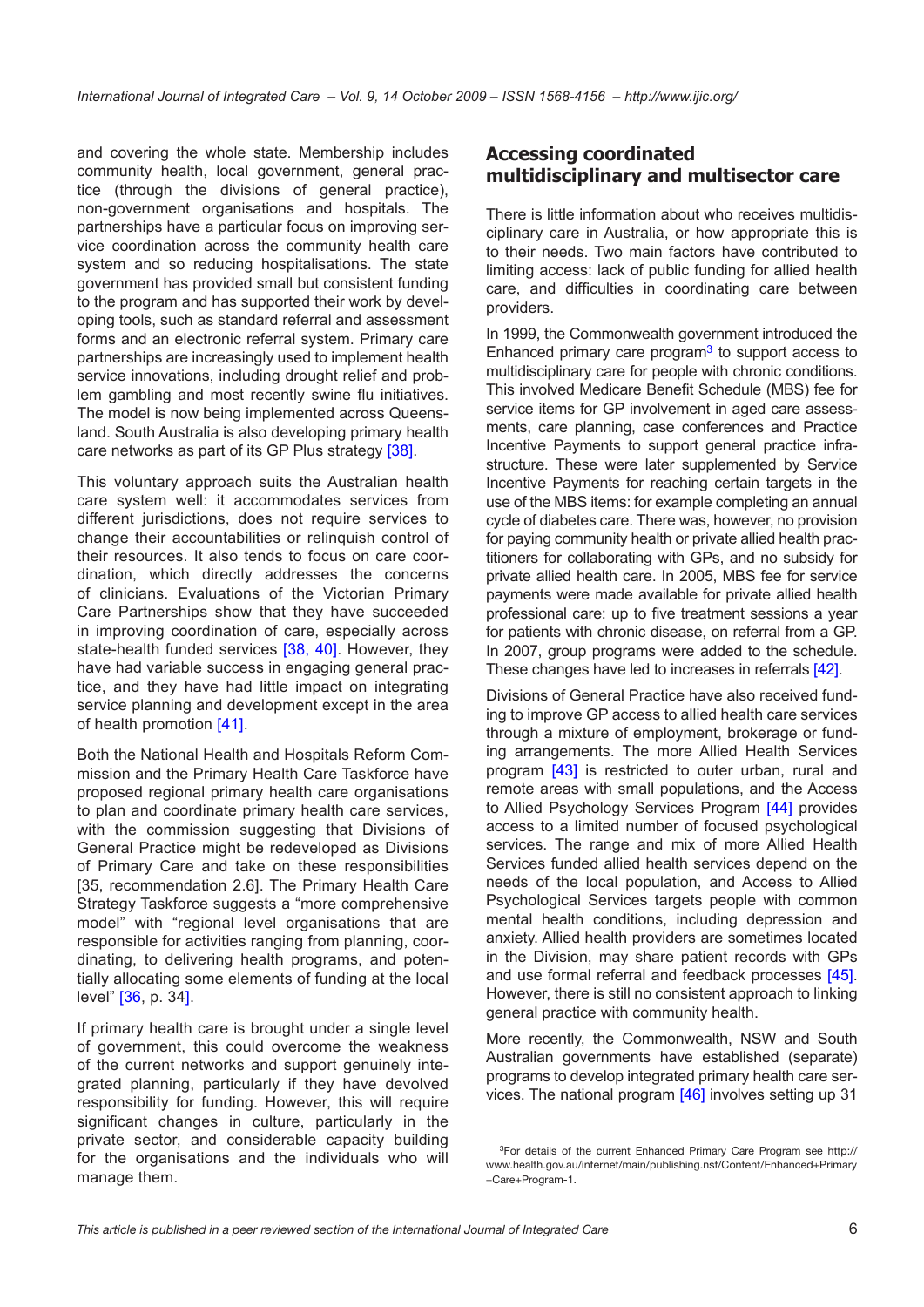'GP Super Clinics' over four years, chiefly in regional and rural areas. These will bring together general practitioners, nurses, visiting medical specialists, allied health professionals and other health care providers to provide primary health care, either through stand alone services or through 'hubs' of support and referral services that will support existing general practice 'spokes'.

The NSW government is setting up 26 HealthOne NSW services [\[47](#page-8-0)] and the South Australian government up to 14 GP Plus Centres in the metropolitan area [\[48](#page-8-0)]. These will combine general practice with state funded community health services, and in some cases private allied health services and community care services. They vary from small rural health centres to a network model, providing allied health and other support for more than 70 GPs in a disadvantaged urban area.

The development of these centres has been slow, partly because of the difficulties of collaborating across different sectors. While some centres have begun operating, it is proving difficult to develop governance systems and models of care that can accommodate all the different players, and in the absence of any further structural reform these centres will still have to deal with varied funding systems and inconsistent accountability mechanisms.

The National Health and Hospitals Reform Commis-sion [[35\]](#page-8-0) and Primary Health Care Taskforce [[36\]](#page-8-0) both propose continuing to develop integrated primary health care services, with active care coordination for some patients and individual electronic health records. Other changes that are signalled include establishing clearer responsibility for patient handover/transitions and associated sharing of information, and a trial of voluntary enrolment with a key provider for patients with complex needs [[36](#page-8-0), p. 26].

Much less attention has been paid to collaboration with services outside the health system, although the COAG mental health strategy [\[32](#page-8-0)] has provision for care coordination between health housing and education for those with complex metal health needs. It is recognised that multidisciplinary and multisectoral care places heavy demands on the information infrastructure and there are proposals to address this.

# **Discussion**

Structurally, primary health care in Australia remains highly fragmented. It involves a mixture of public and private services, funded through different jurisdictions and with varied funding arrangements. As elsewhere, service providers and their support organisations have developed their own ways of working around the discontinuities in primary health care, for the benefit of their individual patients. The data from the Commonwealth Fund quoted earlier suggest that they are probably quite successful at this. However, this is not an efficient or equitable way of arranging health care. It also provides no base for integrated service development, or for a focus on the needs of populations.

Structures are needed that will enable the disparate parts of primary health care to function as a system. The current reform process suggests that these may be politically achievable for the first time in many years. Taken as a whole, the recommendations from the interim report from the National Health and Hos-pitals Reform Commission [[35\]](#page-8-0) and the Primary Care Task Force [\[36](#page-8-0)] contain all the main elements that will be required: management through a single level of government, guidance from a national primary health care strategy, regional organisations to coordinate service planning and voluntary patient registration with general practice to strengthen the relationship between patients and their general practitioners. The reports also point to other elements that will contribute to more coordinated primary health care: more flexible approaches to program funding, payments to service providers that relate to prevailing chronic and complex conditions rather than single episodes of care and better infrastructure for supporting care coordination, such as shared information systems could then facilitate the adoption of more integrated models of care.

As usual, any reforms will be influenced by the political realities and professional interests, and will undoubtedly be modified by workforce shortages and the current global recession, although it remains to be seen whether these will restrict opportunities and change or create a greater acceptance of the need for change. Careful change management will be needed and realistic expectations: at best the proposed reforms may create the conditions under which service funders, developers and providers can design more integrated models of health care at regional and local levels.

Other challenges remain, and in particular developing more population and community oriented primary health care. Australian primary health care is, in Lamarche's term [\[49](#page-8-0)], predominantly a professionally oriented system. This type of system focuses on providing responsive and accessible care for presenting individuals. It is less good than community oriented systems at providing comprehensive health care for populations, or addressing equity issues. The reform documents also tend to have a professional rather than a community orientation, and yet Australia will need both types to achieve comprehensive primary health care, and will have to work out how these two different approaches can best be linked. But the reform proposals as set out in the interim reports will be a very satisfactory beginning.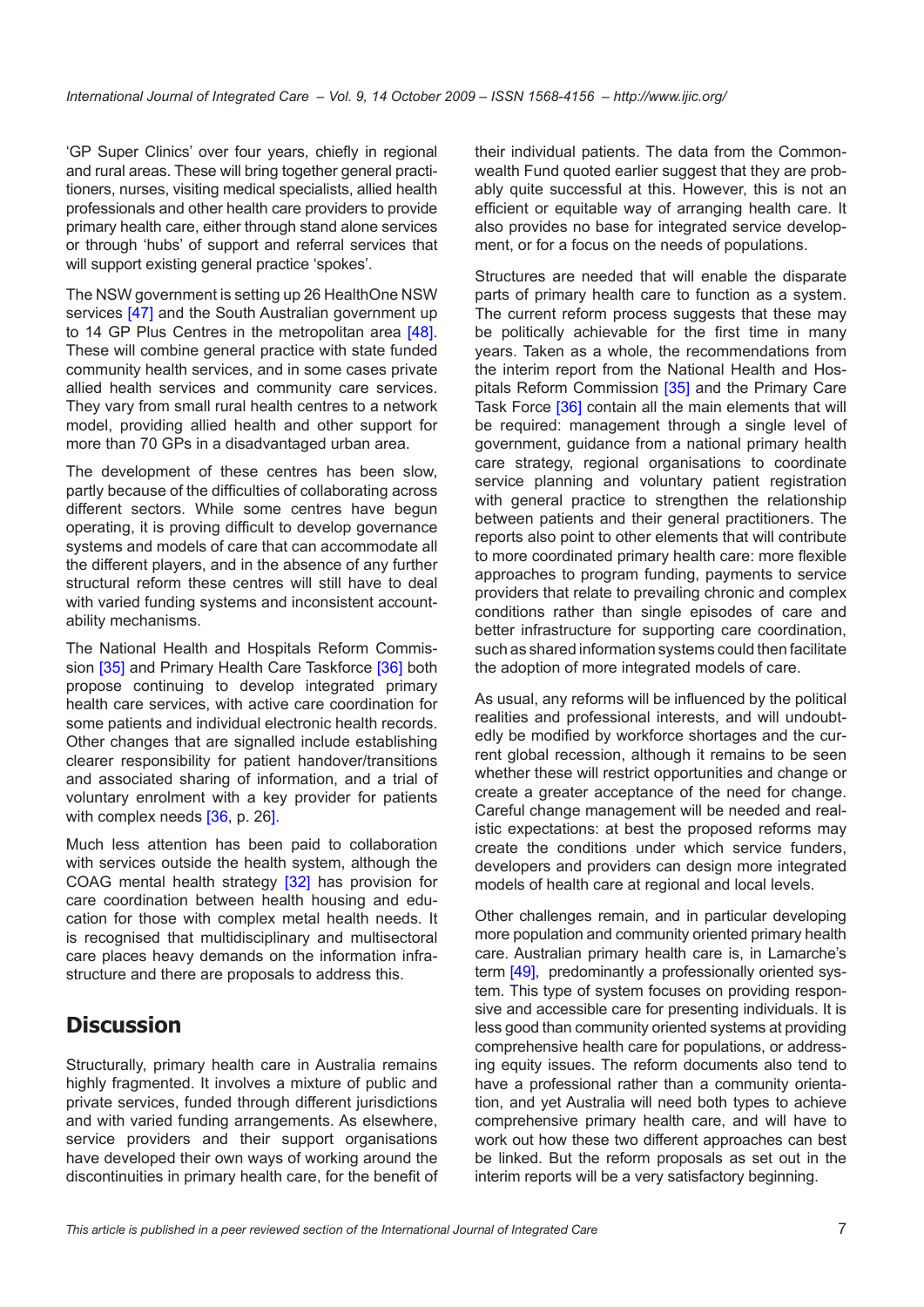<span id="page-7-0"></span>*International Journal of Integrated Care – Vol. 9, 14 October 2009 – ISSN 1568-4156 – http://www.ijic.org/*

# **Reviewers**

**Jacqueline Cumming**, PhD, Director of the Health Services Research Centre, School of Government, Victoria University of Wellington, Wellington, New Zealand

**Anne Frølich**, Senior Consultant, MD, External Lecturer, Department of Integrated Healthcare, Bispebjerg University Hospital, Copenhagen, The Capital Region, **Denmark** 

**John Marley**, Professor, The University of Queensland, Royal Brisbane Hospital, Herston, Australia

# **References**

- 1. Starfield B, Shi L, Macinko J. Contribution of primary care to health systems and to health. Milbank Quarterly 2005;83(3): 457–502.
- 2. Liaw S-T, Kilpatrick S. A textbook of Australian rural health. Canberra: Australian Health Rural Education Network; 2008.
- 3. Commonwealth Consolidated Acts. Health Insurance Act 1973. [accessed 2009 Jul 24]. Available from: [http://www.austlii.](http://www.austlii.edu.au/au/legis/cth/consol_act/hia1973164/) [edu.au/au/legis/cth/consol\\_act/hia1973164/](http://www.austlii.edu.au/au/legis/cth/consol_act/hia1973164/).
- 4. Swerissen H, Duckett S. Health policy and financing. In: Gardner H, Barraclough S, editors. Health policy in Australia. 2nd edition. Melbourne: Oxford University Press; 2002. pp. 13–45.
- 5. Australian Institute of Health and Welfare. Australian hospital statistics 2007–08. Canberra: AIHW; 2009. (Health services series; no. 33. Cat. no. HSE 71).
- 6. Private Health Insurance Administration Council. Quarterly statistics, March 2009. Canberra: PHIAC; 2009. [accessed 2009 Jun 24]. Available from: [http://www.phiac.gov.au/resources/file/quarterlystats0903.pd](http://www.phiac.gov.au/resources/file/quarterlystats0903.pdf)f.
- 7. Jordan J, Briggs A, Brand C, Osborne R. Enhancing patient engagement in chronic disease self-management support initiatives in Australia: the need for an integrated approach. Medical Journal of Australia 2008 Nov 17;189(10 Suppl):S9–S13.
- 8. Australian Institute of Health and Welfare. Health and community services labour force. Canberra: AIHW; 2009. (National Health Labour Force series; no. 42. Cat. no. HWL 43).
- 9. National E-Health Transition Authority. [webpage on the internet]. c2004–2009 [accessed 2009 Jul 17]. Available from: <http://www.nehta.gov.au/>.
- 10. After hours primary medical care trials national evaluation report. Canberra: Department of Health and Ageing; 2002. [accessed 2009 Jul 17]. Available from: [http://catalogue.nla.gov.au/Record/3279273.](http://catalogue.nla.gov.au/Record/3279273)
- 11. Australian General Practice Network. National practice nurse workforce survey report 2007. Manuka: ACT; 2007.
- 12. Australian Government, Department of Health and Ageing. Divisions of General Practice: future directions. Government response to the report of the Review of the Role of Divisions of General Practice. Canberra: Commonwealth of Australia; 2004.
- 13. Australian General Practice Network. [webpage on the internet]. c2009. Available from: <http://www.agpn.com.au/>.
- 14. Primary Health Care Research & Information Service. [webpage on the internet]. c2009. Available from: [http://www.phcris.](http://www.phcris.org.au/) [org.au/.](http://www.phcris.org.au/)
- 15. New South Wales Government, Department of Health. Integrated primary and community health policy 2007–2012. Sydney: NSW Government. [Sl.]: Department of Health; 2006. [accessed 2009 Jul 17]. Available from: [http://www.health.](http://www.health.nsw.gov.au/policies/pd/2006/PD2006_106.html) [nsw.gov.au/policies/pd/2006/PD2006\\_106.html](http://www.health.nsw.gov.au/policies/pd/2006/PD2006_106.html).
- 16. Harris MF, Harris E. Facing the challenges: general practice in 2020. Medical Journal of Australia 2006 Jul 17; 185(2):122–4.
- 17. National Aboriginal Community Controlled Health Organisation. [webpage on the internet]. c2008. [accessed 2008 Dec 18]. Available from:<http://www.naccho.org.au/aboutus/sector.html>.
- 18. Schoen C, Osborn R, Doty MM, Bishop M, Peugh J, Murukutla N. Toward higher-performance health systems: adults' health care experiences in seven countries. Health Affairs (Millwood) 2007 Nov–Dec;26(6):w717–34.
- 19. Powell Davies PG, Fry D. General practice in the health system. In: Australian Government Department of Health and Ageing. General practice in Australia. Canberra: Australian Government Department of Health and Ageing; 2005. pp. 420–64.
- 20. Australian Government, Department of Health and Ageing. Enhanced Primary Care Program. [webpage on the internet]. c2008. [accessed 2009 Jul 17]. Available from: <http://www.health.gov.au/epc>.
- 21. Beilby J. Primary care reform using a layered approach to the Medicare Benefits Scheme: unpredictable and unmeasured. Medical Journal of Australia 2007 Jul 16;187(2):69–71.
- 22. Oldroyd J, Proudfoot JG, Infante FA, Powell Davies PG, Bubner T, Holton C, et al. The views of Australian GPs about providing healthcare for people with chronic illness: a qualitative study. Medical Journal of Australia 2003 Jul 7;179(1):30–3.
- 23. Australian Government, Medicare Australia. Quick reference guide for allied health professionals. c2008. [accessed 2009 Jul 17]. Available from: [http://www.medicareaustralia.gov.au/provider/business/education/files/2248-quick-reference-guide](http://www.medicareaustralia.gov.au/provider/business/education/files/2248-quick-reference-guide-for-allied-health-professionals.pdf)[for-allied-health-professionals.pdf](http://www.medicareaustralia.gov.au/provider/business/education/files/2248-quick-reference-guide-for-allied-health-professionals.pdf).
- 24. Kemp L, Comino E, Harris E, Killian D. A decade of change in a community health service: a shift to acute and short-term care. Australian Health Review 2002;25(6):148–55.